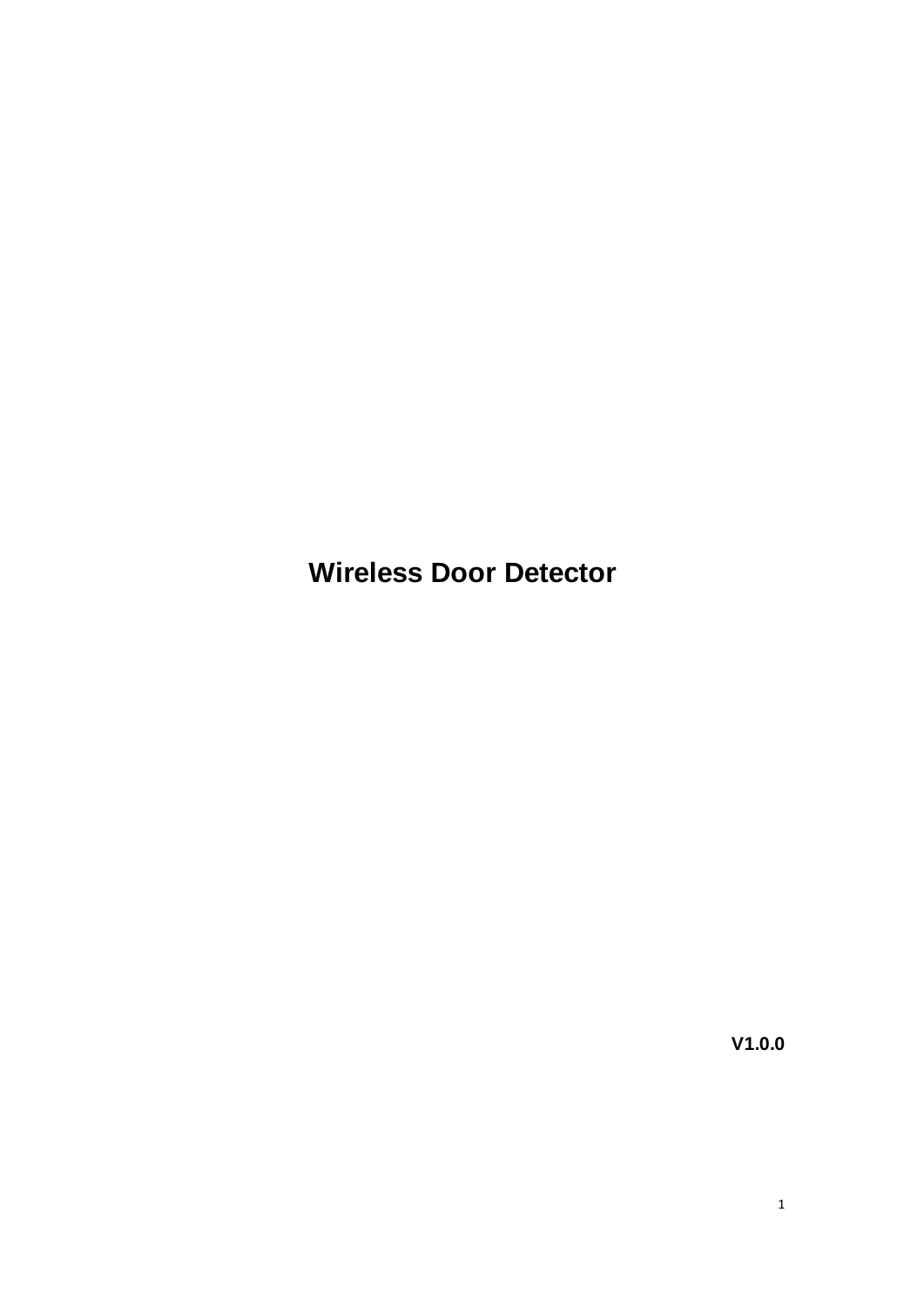## **Table of Contents**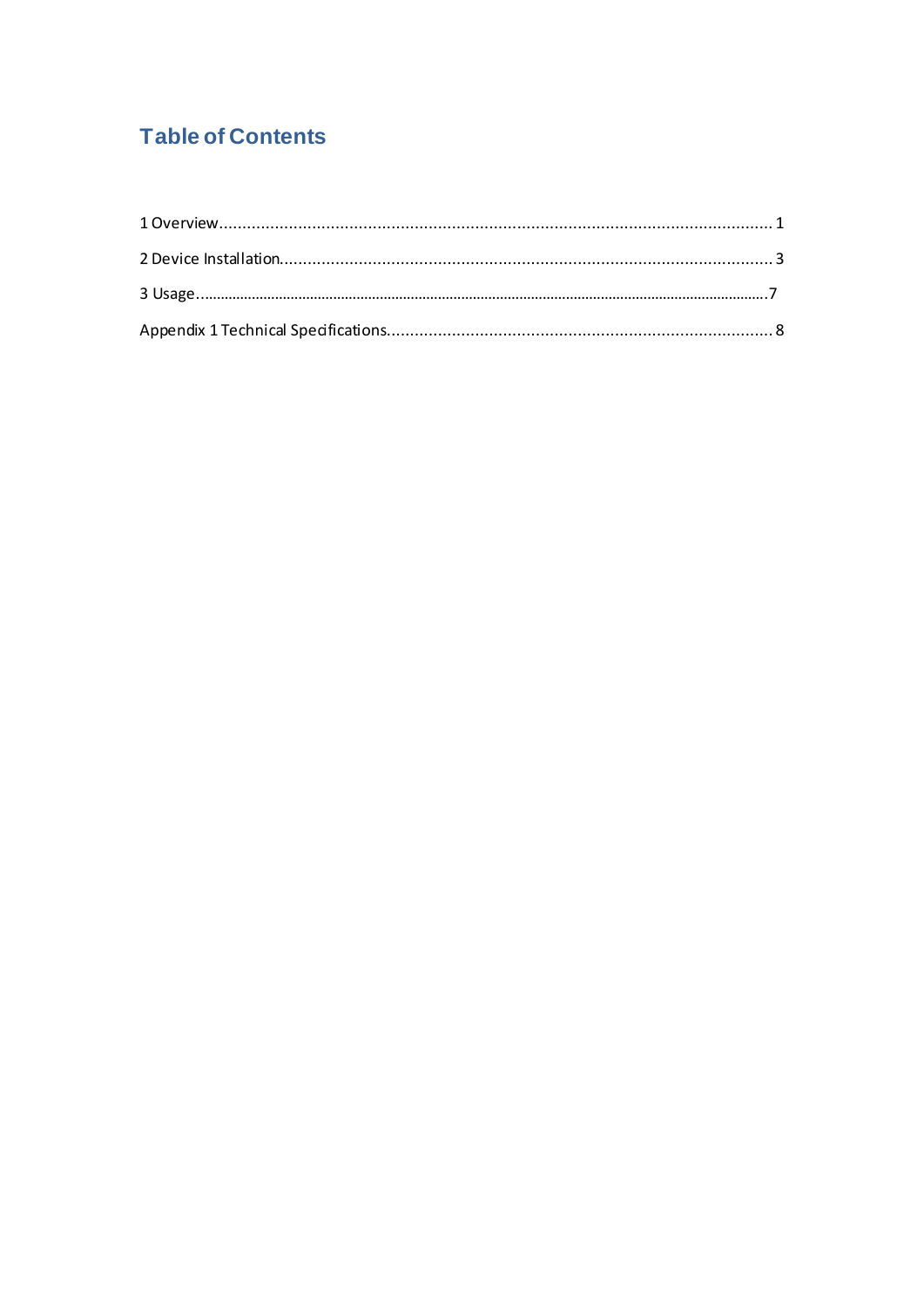# **Important Safeguards and Warnings**

Please read the following safeguards and warnings carefully before using the product in order to avoid damages and losses.

Note:

- Do not expose the device to lampblack, steam or dust. Otherwise it may cause fire or electric shock.
- Do not install the device at position exposed to sunlight or in high temperature. Temperature rise in device may cause fire.
- Do not expose the device to humid environment. Otherwise it may cause fire.
- The device must be installed on solid and flat surface in order to guarantee safety under load and earthquake. Otherwise, it may cause device to fall off or turnover.
- Do not place the device on carpet or quilt.
- Do not block air vent of the device or ventilation around the device. Otherwise, temperature in device will rise and may cause fire.
- Do not place any object on the device.
- Do not disassemble the device without professional instruction.

Warning:

- Please use battery properly to avoid fire, explosion and other dangers.
- Please replace used battery with battery of the same type.
- Do not use power line other than the one specified. Please use it properly. Otherwise, it may cause fire or electric shock.

# **Special Announcement**

- This manual is for reference only.
- All the designs and software here are subject to change without prior written notice.
- All trademarks and registered trademarks are the properties of their respective  $\bullet$ owners.
- If there is any uncertainty or controversy, please refer to the final explanation of us.
- Please visit our website for more information  $\bullet$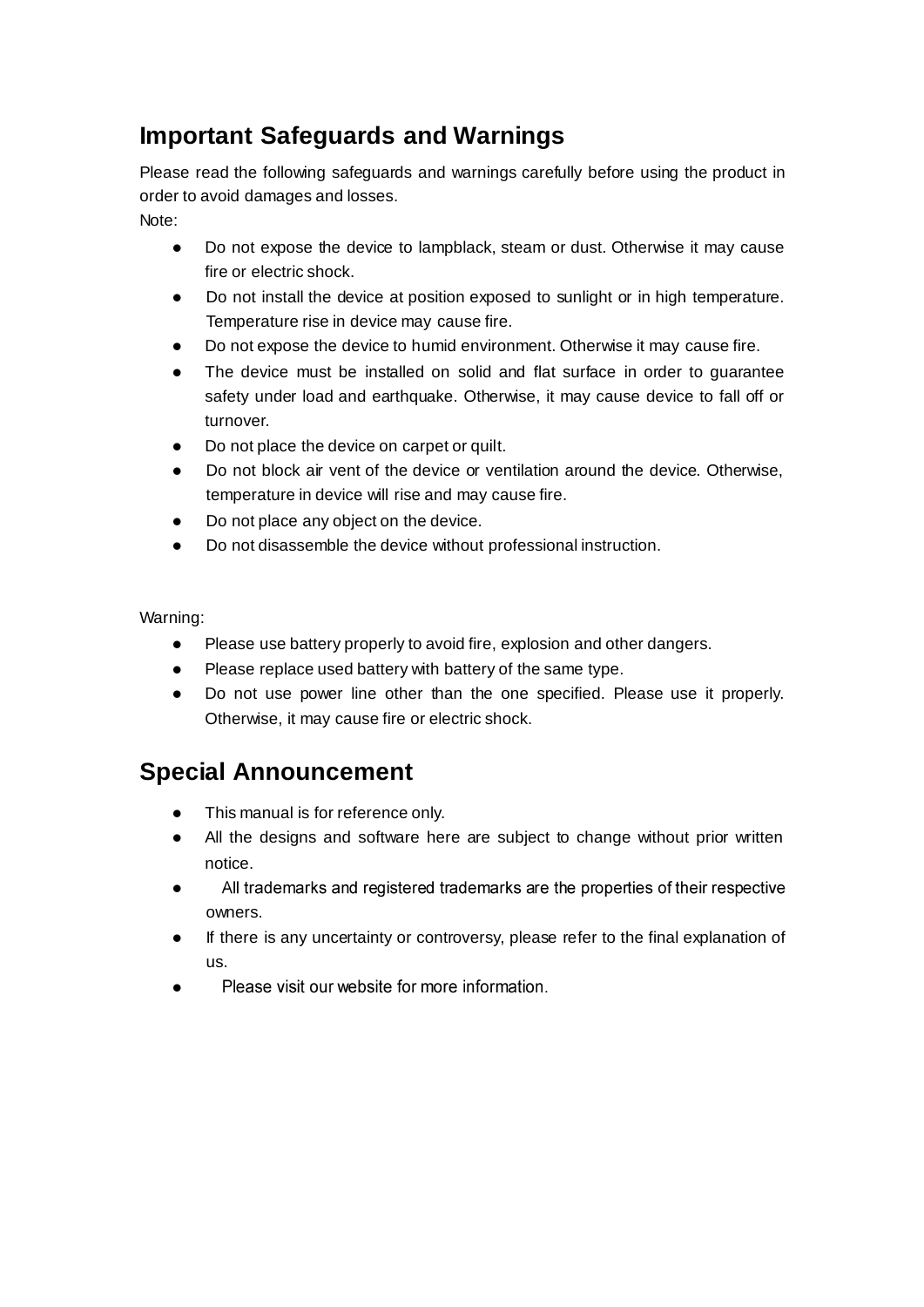## <span id="page-3-0"></span>**1 Overview**

This Wireless Door Detector is wireless intrusion detector. When arming zone is intruded, the detector will output alarm signal via wireless module to upload to wireless alarm host, thus alarm is generated. Available model: ARD311-W

## **Before Use**

- 1. Do not touch surface of the detector and the lens, so as not to affect the sensitivity of the detector. If you need to clean the detector and the lens, please turn off the power and use a soft cloth dipping some water to do so.
- 2. Avoid using the device in an environment of large temperature change, otherwise it will affect the performance of the product.
- 3. This product can reduce accidents, however there is no guarantee. For your safety, in addition to proper use of the products, but also be vigilant in daily life,.

## **Product Appearance**

The detector includes a motherboard box (left), and a magnetic box (right).



Figure 1- 1

| No. | <b>Note</b>     |
|-----|-----------------|
|     | Wireless module |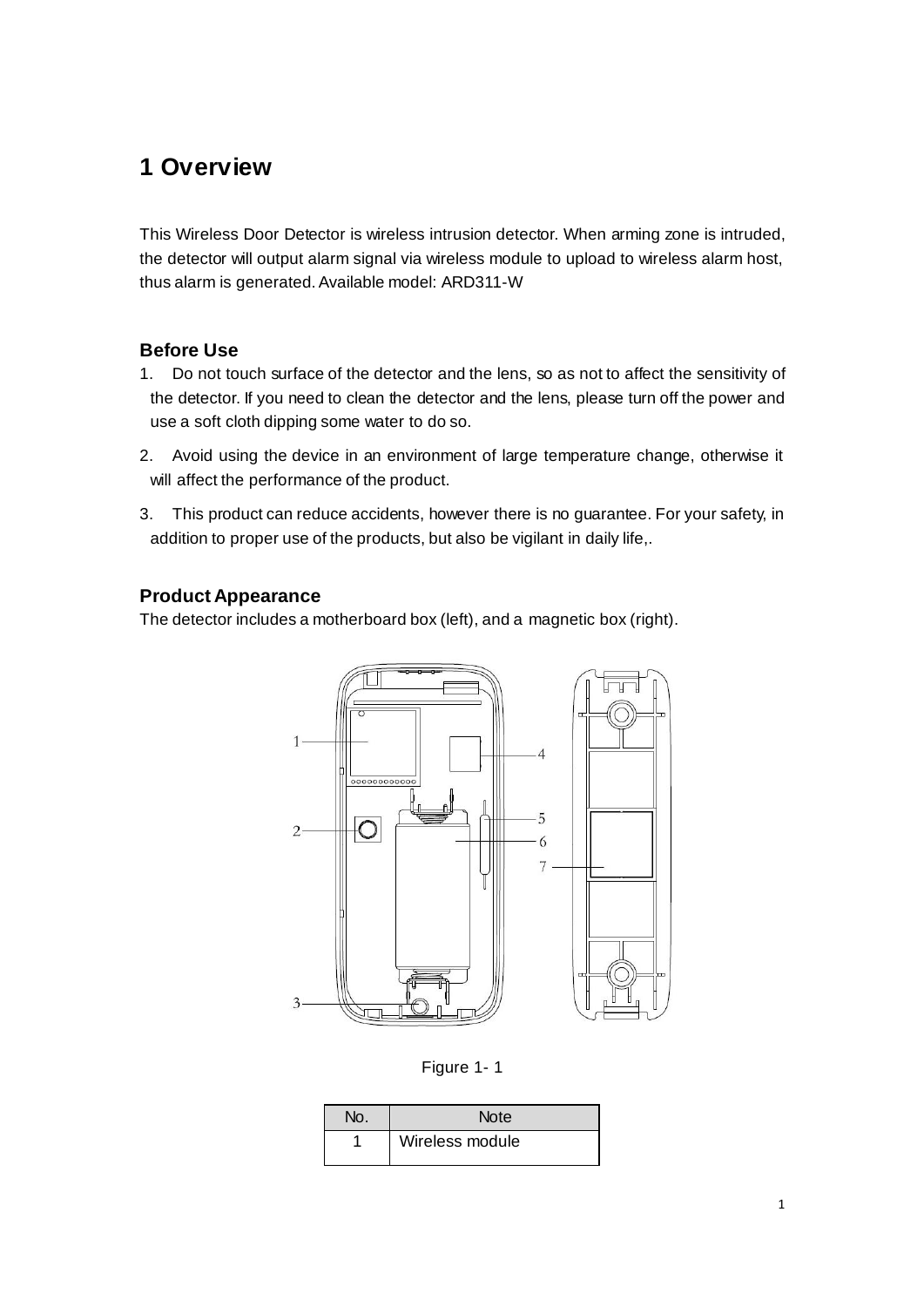| 2 | Vandal-proof<br>switch |
|---|------------------------|
|   | $(\text{case})$        |
| 3 | LED                    |
| 4 | Vandal-proof II ( wall |
|   | vandal-proof)          |
| 5 | Reed switch            |
| 6 | <b>Battery</b>         |
|   | Magnetic               |

## **Features**

- Communication frequency 433MHz, normal transmission power 10dBm
- In open space, transmission distance is 800m
- Detection range is 25mm~45mm
- Fixed with either back gum or screw
- Built-in battery, for work up to 3 years and support low battery alarm
- Vandal-proof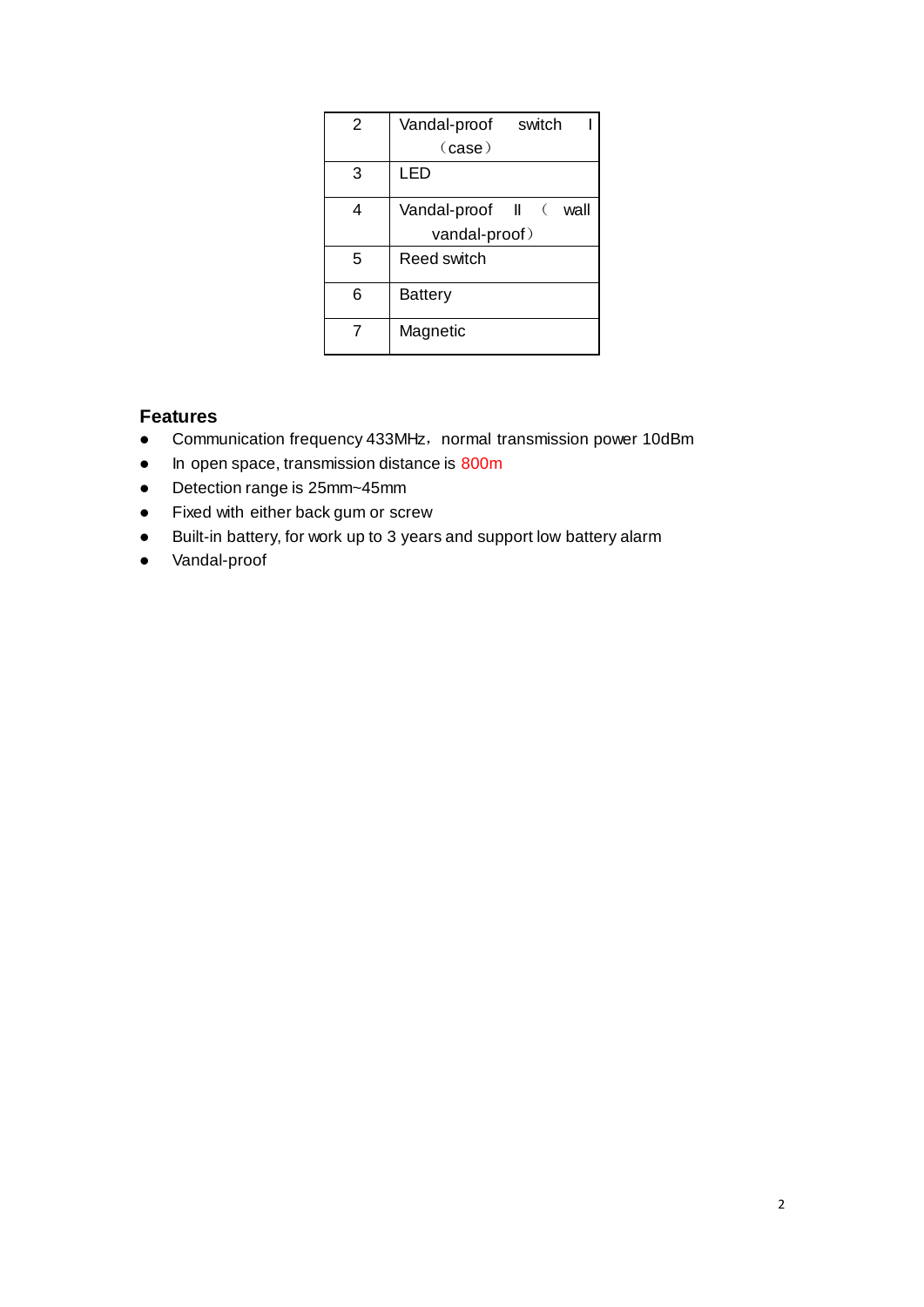## <span id="page-5-0"></span>**2 Device Installation**

## **Warning:**

- Installation and debugging must be executed by professional staff. If you encounter device failure, please do not open and repair the device, you shall contact its after-sales department.
- Avoid installation in environment with large magnetic field around.
- Avoid installation in places with a large amount of metal objects.
- Avoid installing motherboard box on door/window frame or installing magnetic box in door/window.
- Be careful with direction of installation, and install magnetic box on the side with arrow on motherboard box. See [Figure 2-](#page-5-1) 1.



Figure 2- 1

#### <span id="page-5-1"></span>Fixed with screw:

Step 1. Please open device package, follow [Figure 2-](#page-6-0) 2. Use straight screwdriver to take down device rear cover.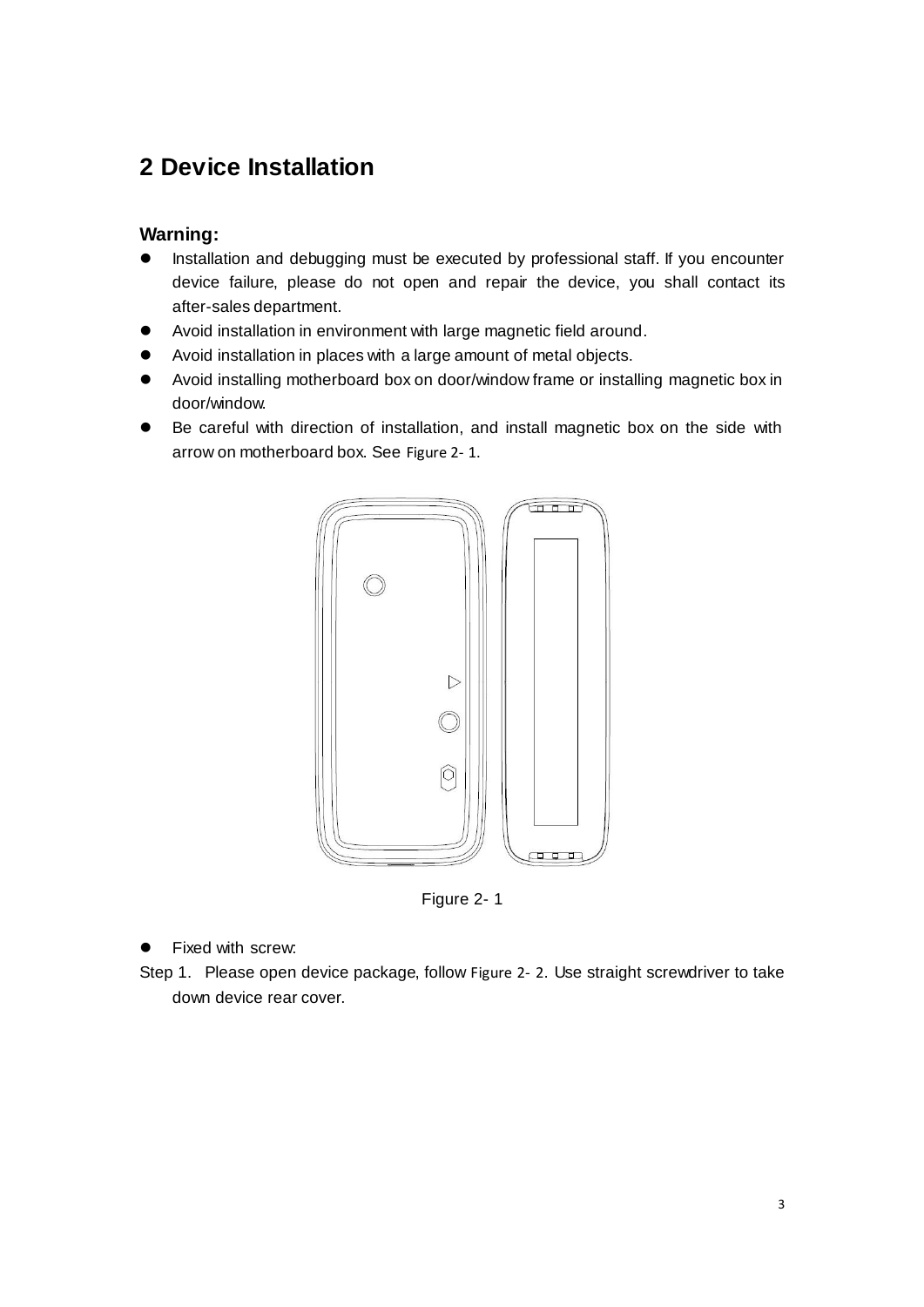

Figure 2- 2

<span id="page-6-0"></span>Step 2. Follow [Figure 2-](#page-6-1) 3, dig two holes on door/window frame, and dig two holes on mobile door/window.



Figure 2- 3

<span id="page-6-1"></span>Step 3. Face device rear cover with bolt, insert and fasten self-tapping screw to fix the cover on wall.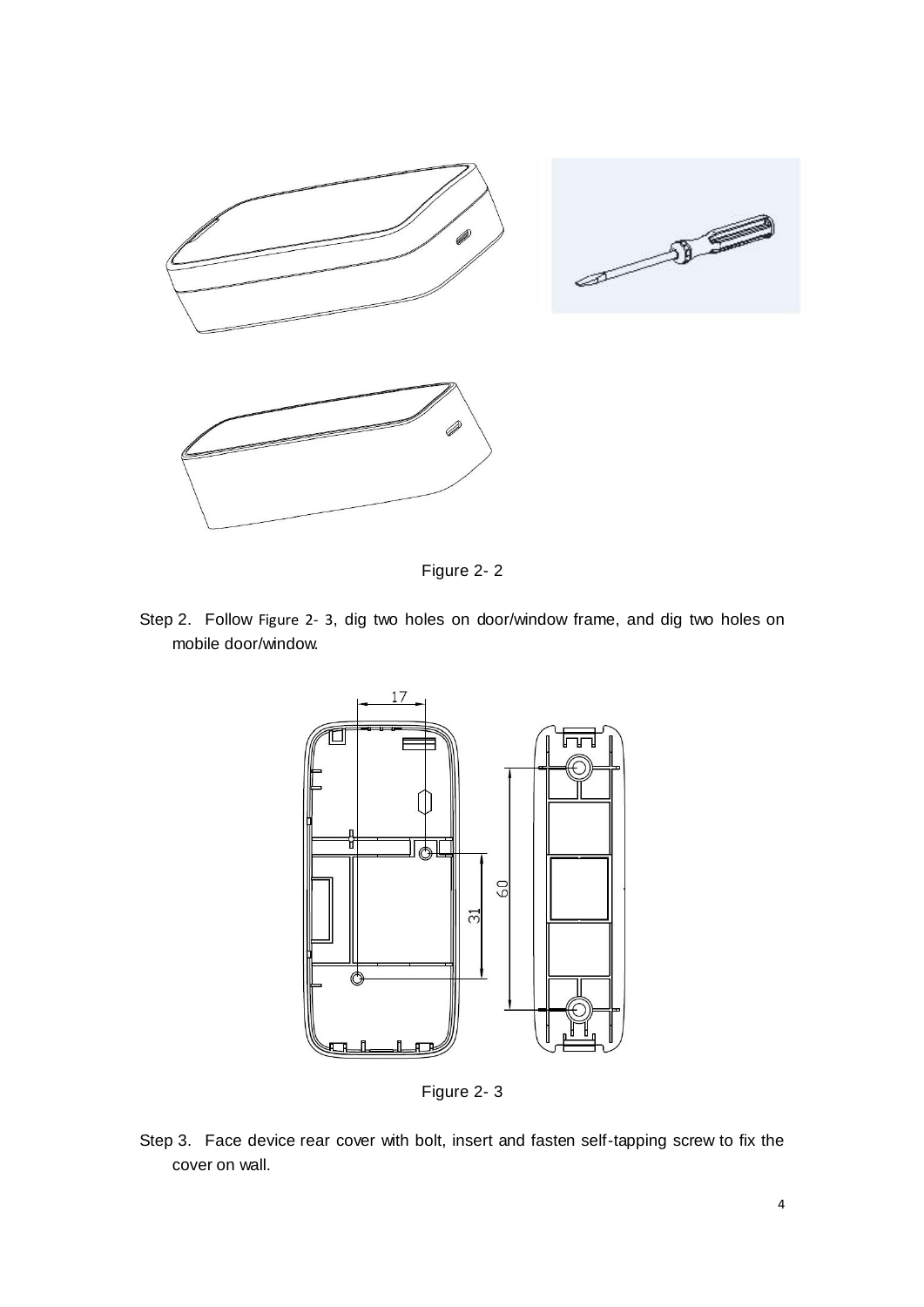Step 4. Close device front cover component to complete.

Fixed with back gum:

Step 1. Paste gum at back of the device, see [Figure 2-](#page-7-0) 4.



Figure 2- 4

<span id="page-7-0"></span>Step 2. Paste the device on door/window. When device installation is complete, for example see [Figure 2-](#page-8-0) 5.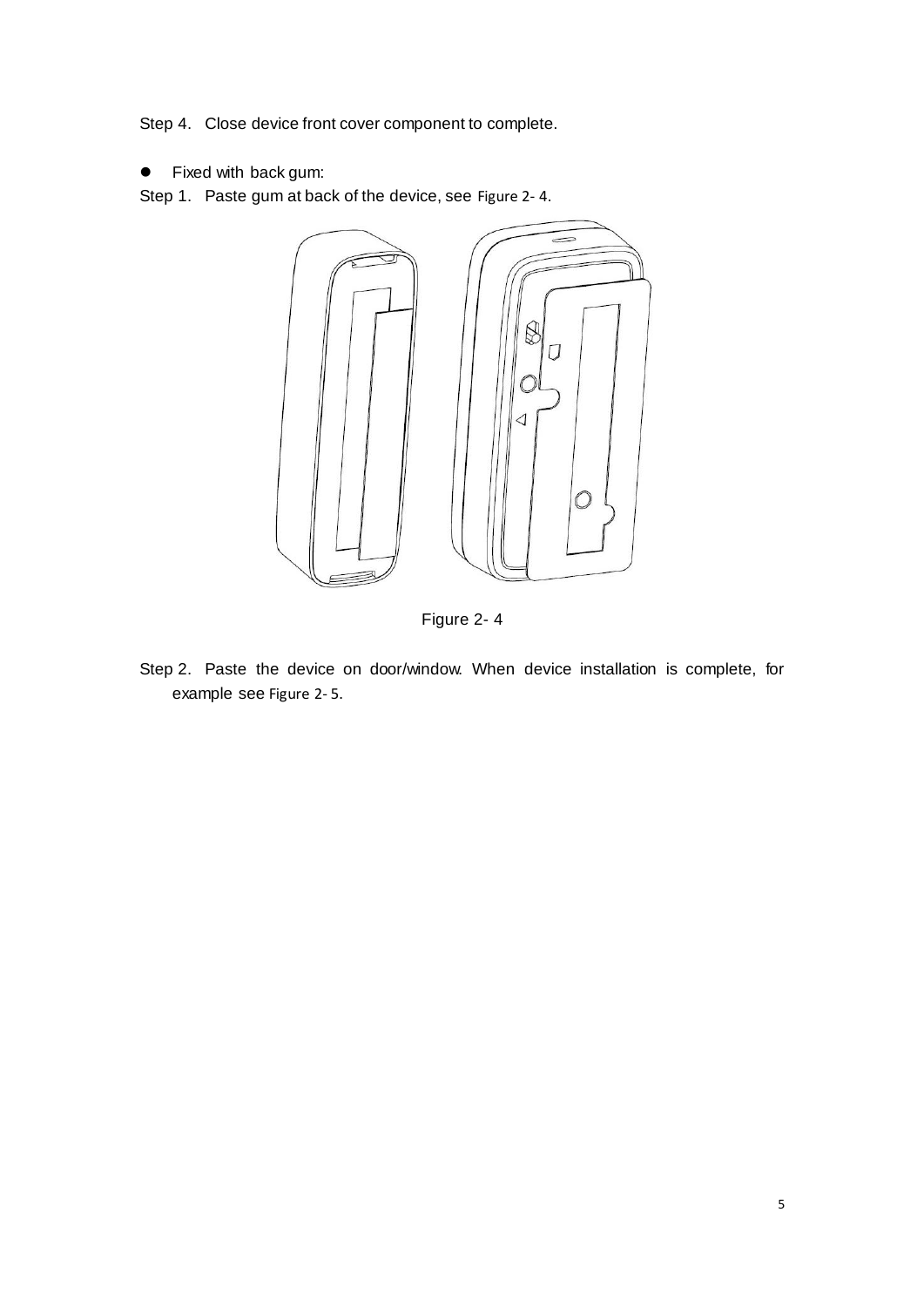

<span id="page-8-0"></span>Figure 2-5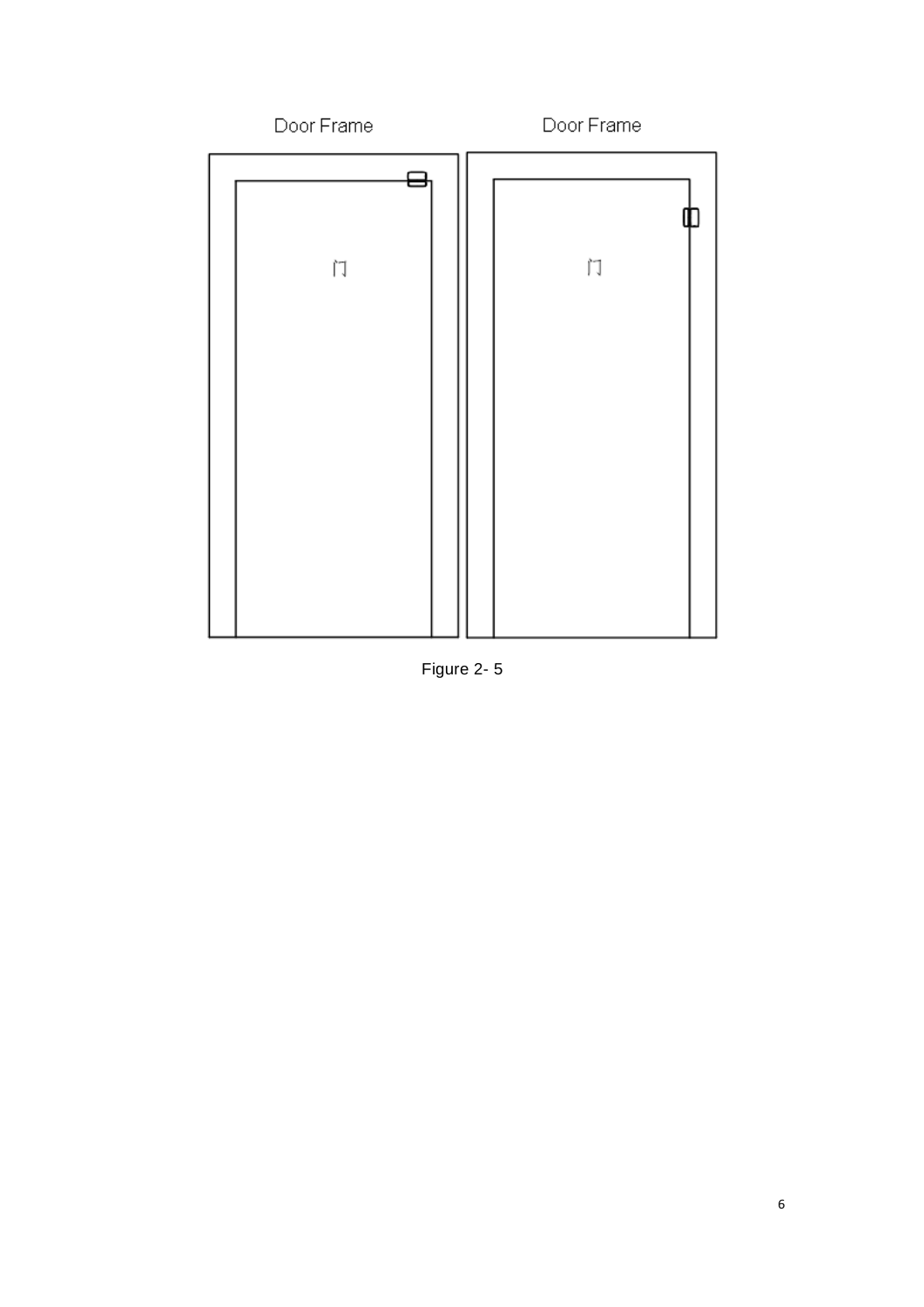# <span id="page-9-0"></span>**3 Usage**

Before you can normally use wireless PIR detector, you must set network settings.

Two ways to set:

- Via wireless alarm programming keyboard Under this mode, you enable matching mode at keyboard, and power up the detector. When power indicator is ON, dial vandal-proof switch and indicator is flashing. Wait about 10s, if the indicator is OFF, the matching is successful. If the indicator flashes for three times, the matching is failed. You shall follow these steps and try again.
- Via setting MAC address Under this mode, you set detector MAC to the MAC address list of wireless alarm host via keyboard and power up the detector. Wait about 40s, if indicator is OFF, the matching is successful.

#### Note:

If the detector has been matched to other alarm host, you cancel previous matching by quickly dialing vandal-proof switch. (5 times within 1s)